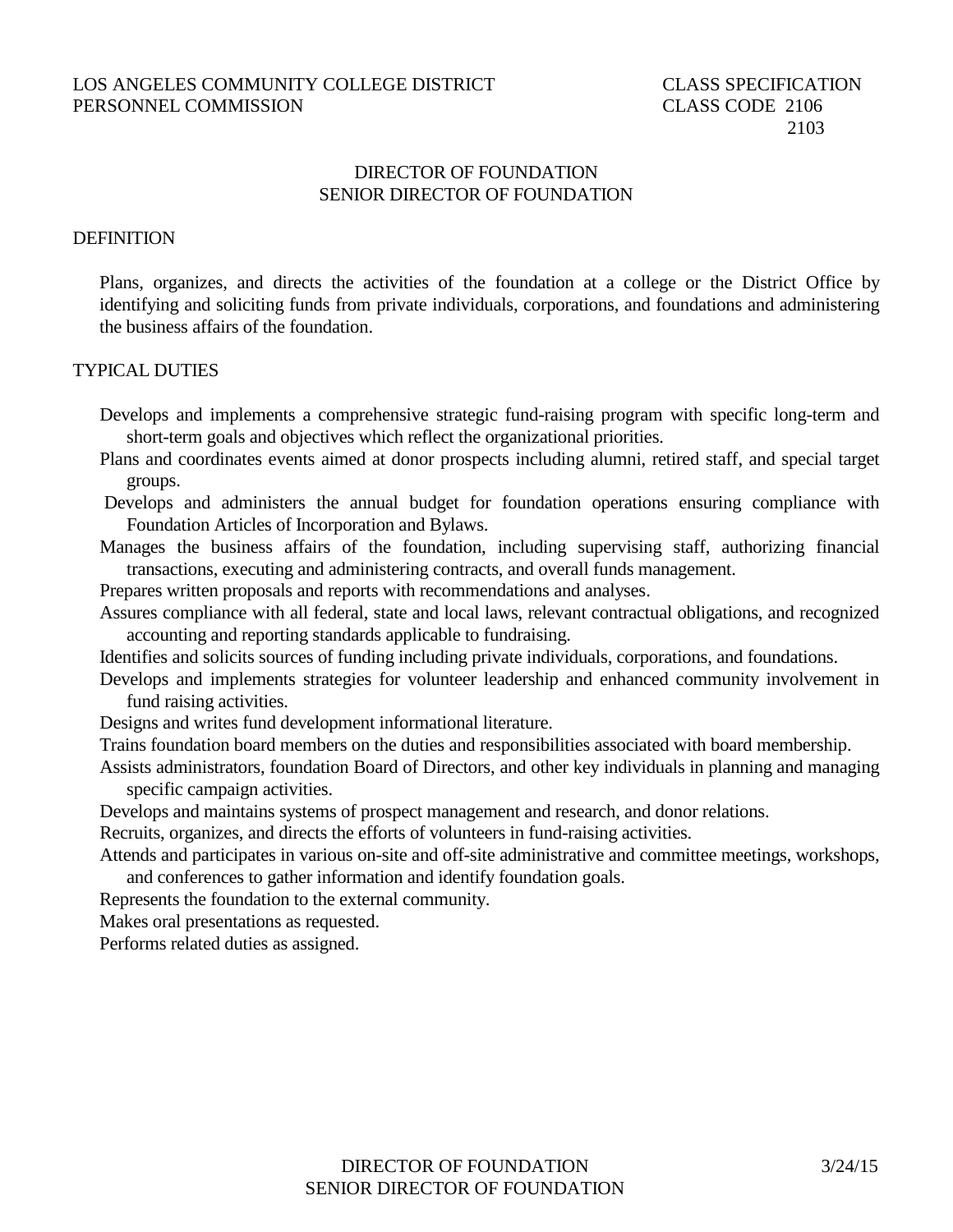# DISTINGUISHING CHARACTERISTICS

A **Director of Foundation** plans, organizes, implements, and directs a comprehensive fund-raising program at a college or the District Office by identifying and soliciting funds from private individuals, corporations, and foundations and administering the business affairs of the foundation.

A **Senior Director of Foundation**, in addition to the duties of a Director of Foundation, coordinates joint activities among all District foundations which may include the areas of asset and resource administration, donor development, and fundraising; conducts District-wide operational research and analysis of foundation activities, and provides recommendations, advice, and guidance on transitional issues and future direction of foundations within the District. **Special Note**: This is a limited term position of six months to accommodate both the transition of the District-wide Foundation from contracted to internal management and impending reorganization.

A **Foundation Development Officer** provides assistance in the planning and coordination of the activities of the foundation at a college or the District Office which involves identifying and soliciting funds from private individuals, corporations, and foundations.

## **SUPERVISION**

General direction is received from an academic or classified administrator. General supervision may be exercised over assigned professional, technical and clerical personnel.

# CLASS QUALIFICATIONS

## Knowledge of:

Principles and practices of effective fund development strategies Principles and practices of budget preparation and administration Professional ethical standards and practices as identified and agreed to by the National Society of Fund Raising Executives (NSFRE), the National Committee on Planned Giving (NCPG) and the National Council on Resource Development (NCRD) Principles of organization and management Community relations and community outreach Federal, state, and local laws, codes, and regulations related to foundations and gift receipts District organization, operations, policies, and procedures Los Angeles County community and business resources available to the college World Wide Web and Internet environments Capabilities of common and specialized donor management computer applications Principles of supervision and training Organization and management of records

## Skill in:

Interpersonal relationships Presenting concepts verbally and in writing Art of persuasion